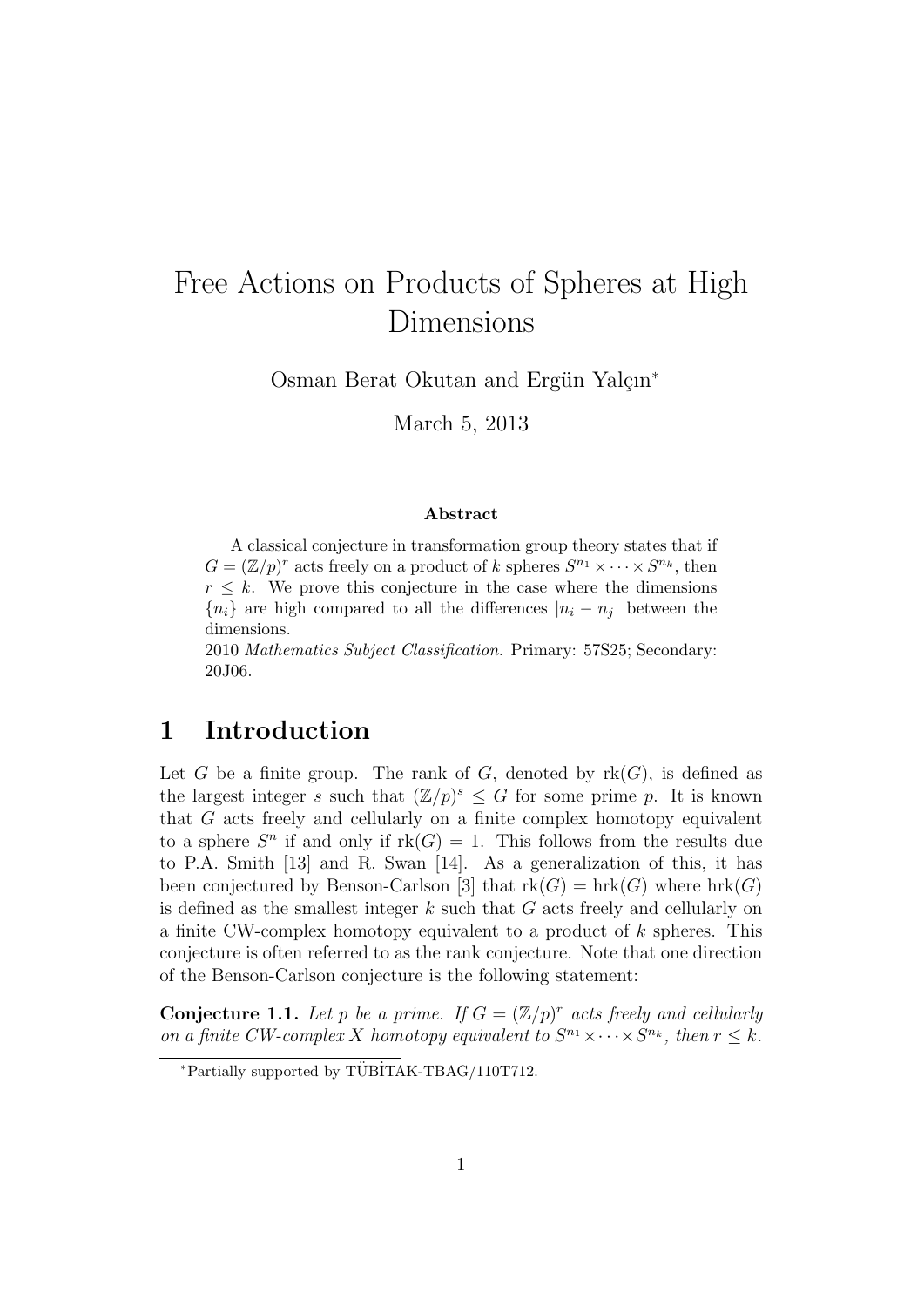This conjecture is a classical conjecture which has been studied intensely through 80's and it has been proven that the conjecture is true under some additional assumptions. For example it is known that when the dimensions of the spheres are all equal, i.e.,  $n = n_1 = \cdots = n_k$ , then the conjecture is true for all primes p and for all positive integers n except when  $p = 2$  and  $n = 3, 7$ . This was proved by G. Carlsson [7] in the case where the G-action on the homology of  $X$  is trivial and the general case is due to Adem-Browder [2]. The  $p = 2$  and  $n = 1$  case was proven later in [15]. More recently, B. Hanke [11] proved that Conjecture 1.1 is true in the case where  $p \geq 3 \dim X$ , i.e., when the prime  $p$  is large compared to the dimension of the space. In this paper, we prove Conjecture 1.1 for the other extreme, i.e., when the dimensions of the spheres are high compared to all the differences between the dimensions.

**Theorem 1.2.** Suppose  $G = (\mathbb{Z}/p)^r$  for a prime p and k, l are positive integers. Then there is an integer  $N$  that depends only on  $k, l$  and  $G$  such that if G acts freely and cellularly on a finite dimensional CW-complex X homotopy equivalent to  $S^{n_1} \times \cdots \times S^{n_k}$  where  $n_i \geq N$  and  $|n_i - n_j| \leq l$  for all i, j, then  $r \leq k$ .

The proof follows from a theorem of Browder [4] which gives a restriction on the order of groups acting freely on a finite dimensional CW-complex in terms of homology groups of the complex. We also use a method of gluing homology groups at different dimensions which we first saw in a paper by Habegger [10] and a crucial result on the exponents of cohomology groups of elementary abelian  $p$ -groups which is due to Pakianathan [12].

At the end of the paper we also prove a generalization of Theorem 1.2 to non-free actions which was suggested to us by A. Adem.

The paper is organized as follows: In Section 2, we list some well-known results about hypercohomology and in Section 3, we introduce Habegger's theorem on gluing homology at different dimensions. In Section 4, we discuss the exponents of Tate cohomology groups and in Section 5, we prove Theorem 1.2 which is our main theorem.

# 2 Tate Hypercohomology

Let G be a finite group and M be a  $\mathbb{Z}G$ -module. The Tate cohomology of G with coefficients in  $M$  is defined as follows

$$
\hat{H}^i(G, M) := H^i(\operatorname{Hom}_G(F_*, M))
$$

for all  $i \in \mathbb{Z}$ , where  $F_*$  is a complete  $\mathbb{Z}G$ -resolution of  $\mathbb{Z}$  (see [5, p. 134]). We can generalize this and define Tate hypercohomology of  $G$  with coefficients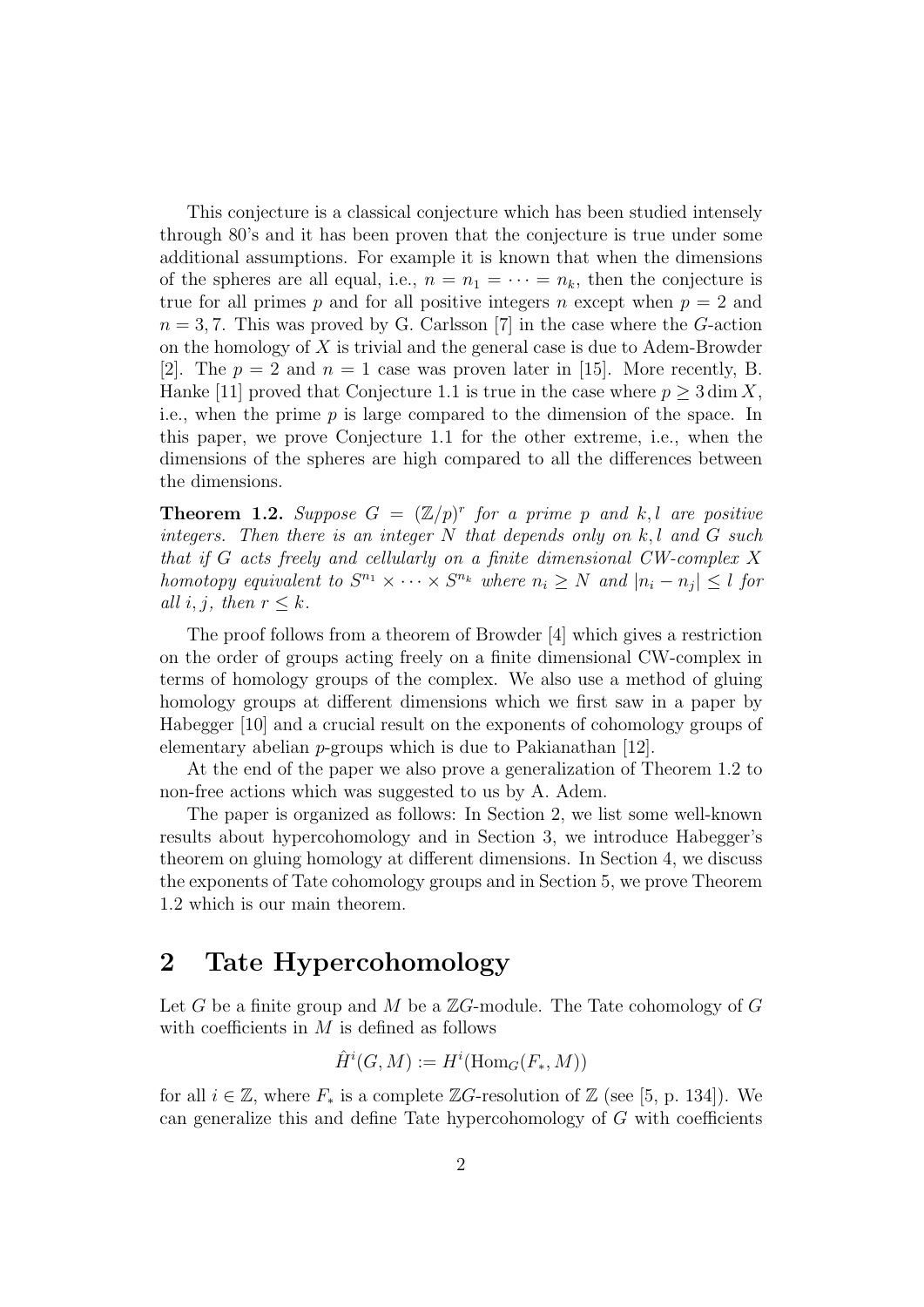in a chain complex  $C_*$  of  $\mathbb{Z}G$ -modules. To do this, we need to extend the contravariant functor  $\text{Hom}_G(-, M)$  to  $\mathcal{H}om_G(-, C_*)$ . We will define it as in Brown (see [5, p. 5]), but instead of defining it as a chain complex, we consider it as a cochain complex.

Suppose  $C_*$  and  $D_*$  are chain complexes over  $\mathbb{Z}G$  with differentials  $\partial^C$  and  $\partial^D$ , respectively. For all  $n \in \mathbb{Z}$ , let  $\mathscr{H}om_G(C_*, D_*)^n$  denote the set of graded G-module homomorphisms of degree  $-n$  and define the boundary map  $\delta^n$  by  $\delta^n(f) = f\partial^C - (-1)^n \partial^D f$ . Note that  $\mathcal{H}om_G(-, C_*)$  (resp.  $\mathcal{H}om_G(C_*)$ ) becomes a covariant (resp. contravariant) functor from the category of chain complexes of  $\mathbb{Z}G$ -modules to the category of cochain complexes of abelian groups. Also, if  $C_*$  is a chain complex concentrated at 0 with  $C_0 = M$ , then  $\mathscr{H}om_G(-, C_*)$  is naturally equivalent to the functor  $\text{Hom}_G(-, M)$ .

Now, we define the Tate hypercohomology of a finite group  $G$  with coefficients in  $C_*$  as follows:

$$
\hat{H}^i(G, C_*) := H^i(\mathcal{H}om_G(F_*, C_*))
$$

for all  $i \in \mathbb{Z}$ , where  $F_*$  is a complete  $\mathbb{Z}G$ -resolution of  $\mathbb{Z}$ . We immediately have  $\hat{H}^i(G, \Sigma C_*) \cong \hat{H}^{i+1}(G, C_*)$ , where  $(\Sigma C_*)_i = C_{i-1}$  for all i. Therefore, if  $C_*$  is a chain complex concentrated at n, then  $\hat{H}^i(G, C_*) \cong \hat{H}^{i+n}(G, C_n)$ . Also note that given a short exact sequence of chain complexes

$$
0\to C_*\to D_*\to E_*\to 0
$$

of  $\mathbb{Z}G$ -modules, there is a long exact sequence of the following form

$$
\cdots \to \hat{H}^i(G, C_*) \to \hat{H}^i(G, D_*) \to \hat{H}^i(G, E_*) \to \hat{H}^{i+1}(G, C_*) \to \cdots
$$

An important property of  $\mathscr{H}om$  functor is that if  $P_*$  is a chain complex of projective  $\mathbb{Z}G$ -modules and  $f_*: C_* \to D_*$  a weak equivalence of nonnegative chain complexes of ZG-modules, then  $f_* : \mathscr{H}om_G(P_*, C_*) \to \mathscr{H}om_G(P_*, D_*)$ is also a weak equivalence (see [5, p. 29]). Actually, Brown proves this result by assuming  $P_*$  is nonnegative and  $C_*$  and  $D_*$  are arbitrary, but the same proof remains true if we assume  $P_*$  is arbitrary and  $C_*$  and  $D_*$  are nonnegative. Using this, we obtain the following proposition:

**Proposition 2.1.** If  $C_*$  is a nonnegative chain complex of  $\mathbb{Z}G$ -modules with homology concentrated at dimension n and  $H_n(C_*) = M$ , then  $\hat{H}^i(G, C_*) \cong$  $\hat{H}^{i+n}(\tilde{G},M).$ 

*Proof.* Let  $Z_n$  denote the group of n-cycles in  $C_*$ . We have the following weak equivalences:

$$
D_* : \cdots \longrightarrow C_{n+1} \longrightarrow Z_n \longrightarrow 0 \longrightarrow \cdots
$$
  

$$
\downarrow \qquad \qquad \downarrow \qquad \qquad \downarrow
$$
  

$$
C_* : \cdots \longrightarrow C_{n+1} \longrightarrow C_n \longrightarrow C_{n-1} \longrightarrow \cdots
$$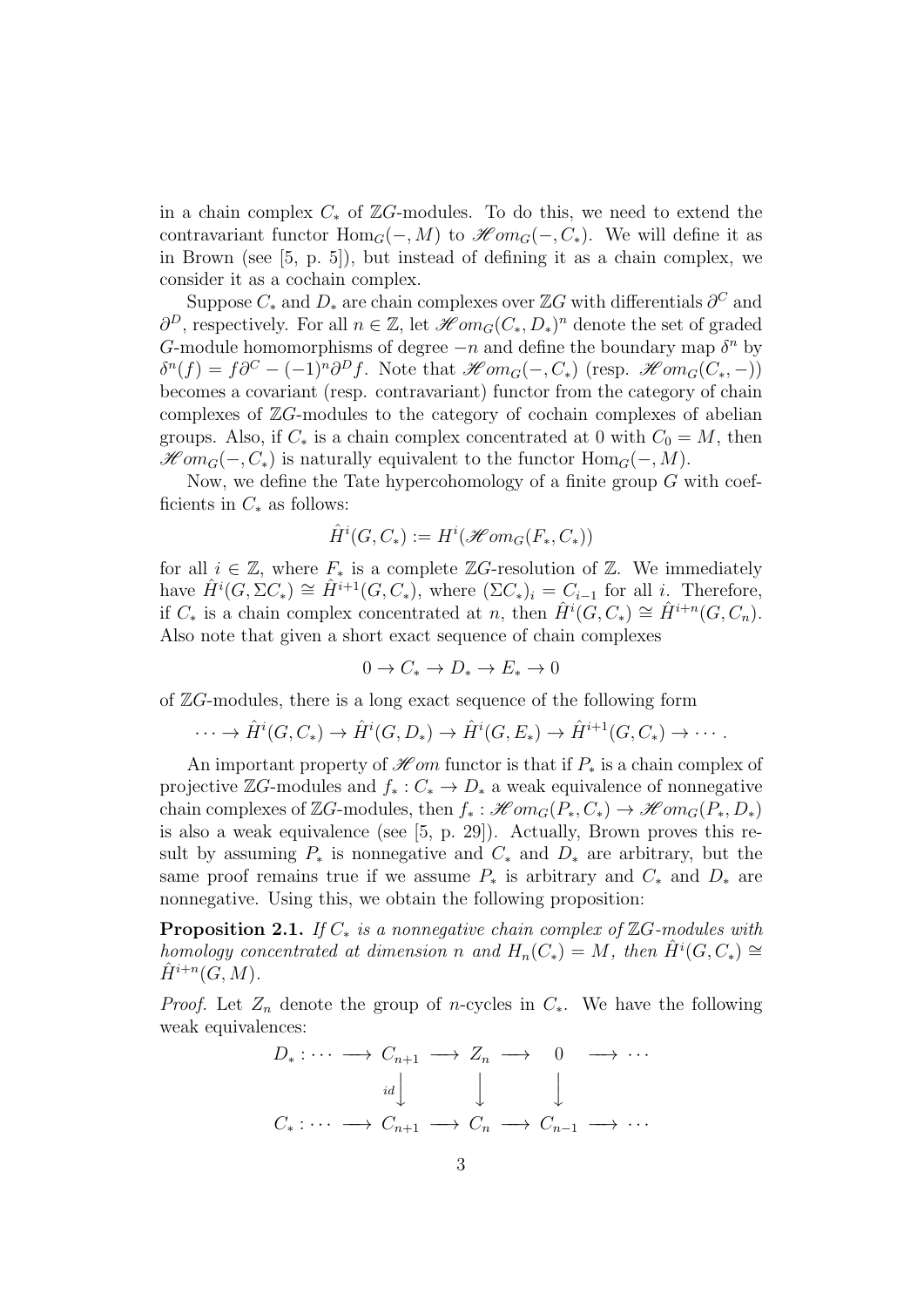and

$$
D_* : \cdots \longrightarrow C_{n+1} \longrightarrow Z_n \longrightarrow 0 \longrightarrow \cdots
$$
  

$$
\downarrow \qquad \qquad \downarrow \qquad \qquad \downarrow
$$
  

$$
E_* : \cdots \longrightarrow 0 \longrightarrow M \longrightarrow 0 \longrightarrow \cdots
$$
  
Therefore,  $\hat{H}^i(G, C_*) \cong \hat{H}^i(G, D_*) \cong \hat{H}^i(G, E_*) \cong \hat{H}^{i+n}(G, M).$ 

 $\Box$ 

An exact sequence  $K \stackrel{f}{\longrightarrow} L \stackrel{g}{\longrightarrow} M$  of  $\mathbb{Z}G$ -modules is called *admissible* if the inclusion map  $\text{im}(q) \hookrightarrow M$  is Z-split (see [5, p. 129]). A ZG-module M is called relatively injective if  $Hom_G(-, M)$  takes an admissible exact sequence to an exact sequence of abelian groups. Projective  $\mathbb{Z}G$ -modules are relatively injective (see [5, p. 130]). Since a complete  $\mathbb{Z}G$ -resolution  $F_*$  of  $\mathbb Z$  is an exact sequence of free  $\mathbb{Z}G$ -modules, the sequence  $F_{i+1} \to F_i \to F_{i-1}$  is admissible for all *i*. Hence if  $P$  is a projective  $\mathbb{Z}G$ -module, then the Tate cohomology group  $\hat{H}^{i}(G, P) = 0$  for all i. This result generalizes to hypercohomology.

**Proposition 2.2.** If  $P_*$  is a chain complex of projective  $\mathbb{Z}G$ -modules which has finite length, then  $\hat{H}^i(G, P_*) = 0$  for all i.

*Proof.* Recall that we say a chain complex  $C_*$  has finite length if there are integers n and m such that  $C_i = 0$  for all  $i > n$  and  $i < m$ . By shifting  $P_*$  if necessary, we can assume that  $P_*$  is a finite dimensional nonnegative chain complex and prove the proposition by an easy induction on the dimension of  $P_{\ast}$ .  $\Box$ 

We say that two chain complexes  $C_*$  and  $D_*$  are freely equivalent if there is a sequence of chain complexes  $C_* = E_*^0, \ldots, E_*^n = D_*$  such that either  $E_*^i$ is an extension of  $E_*^{i-1}$  or  $E_*^{i-1}$  is an extension of  $E_*^i$  by a finite length chain complex of free modules. Note that we say a chain complex  $D_*$  is an extension of C<sup>∗</sup> by a finite length chain complex of free modules if there is short exact sequence of chain complexes either of the form  $0 \to C_* \to D_* \to F_* \to 0$ or of the form  $0 \to F_* \to D_* \to C_* \to 0$ , where  $F_*$  is a finite length chain complex of free modules. As a corollary of Proposition 2.2, we have:

**Corollary 2.3.** If two chain complexes  $C_*$  and  $D_*$  are freely equivalent, then  $\hat{H}^i(G, C_*) \cong \hat{H}^i(G, D_*)$  for all i.

Before we conclude this section, we would like to note that there is a hypercohomology spectral sequence which converges to the Tate hypercohomology  $\hat{H}^*(G, \tilde{C}_*)$  for a given chain complex  $C_*$  of ZG-modules. One way to obtain this spectral sequence is to consider the double complex  $D^{p,q} =$  $\text{Hom}_G(F_p, C_{-q})$  where the vertical and horizontal differentials are given by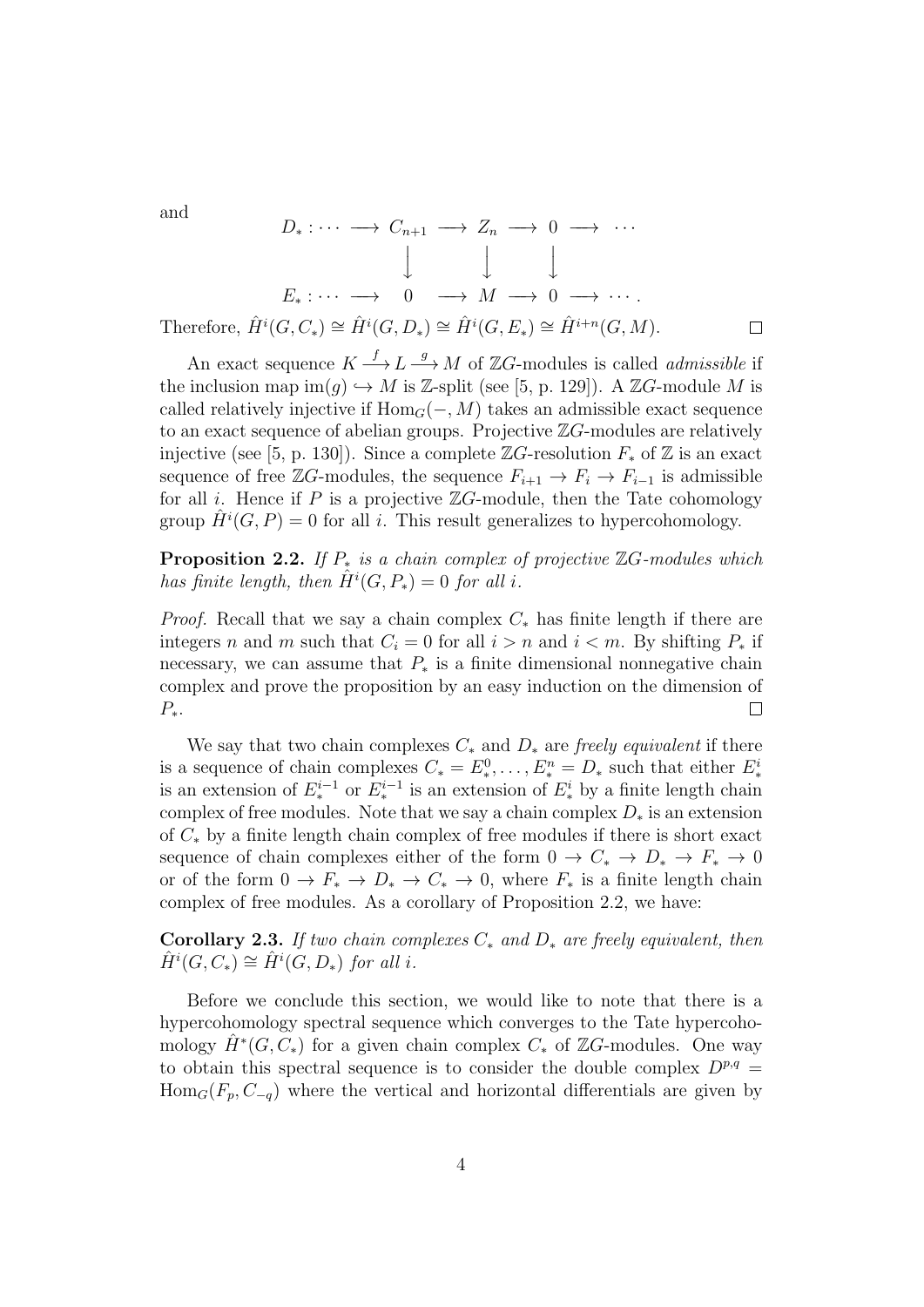$\delta_0 = \text{Hom}(-, \partial)$  and  $\delta_1 = \text{Hom}(\partial, -)$ . Note that the total complex Tot $D^{*,*}$ with

$$
\operatorname{Tot}^n D^{*,*} = \bigoplus_{p+q=n} D^{p,q}
$$

and  $\delta^n = \delta_0 - (-1)^n \delta_1$  is a cochain complex homotopy equivalent to the cochain complex  $\mathscr{H}om_G(F_*, C_*)$ . Filtering this double complex with respect to the index  $p$  and then with respect to the index  $q$ , we obtain two spectral sequences

$$
{}^{I}E_{2}^{p,q} = \hat{H}^{p}(G, H_{-q}(C_{*})) \Rightarrow \hat{H}^{p+q}(G, C_{*})
$$
  

$$
{}^{II}E_{1}^{p,q} = \hat{H}^{q}(G, C_{-p}) \Rightarrow \hat{H}^{p+q}(G, C_{*}).
$$

Note that using these two spectral sequences it is possible to give alternative proofs for Proposition 2.1 and 2.2.

### 3 Habegger's Theorem

In [10, p. 433-434], Habegger uses a technique to "glue" homology groups of a chain complex at different dimensions. This technique will be crucial in the proof of Theorem 1.2, so we give a proof for it here. Before we state Habegger's theorem, we recall the definition of syzygies of modules.

For every positive integer n, the n-th syzygy of a  $\mathbb{Z}G$ -module M is defined as the kernel of  $\partial_{n-1}$  in a partial resolution of the form

$$
P_{n-1} \xrightarrow{\partial_{n-1}} \cdots \xrightarrow{} P_1 \xrightarrow{\partial_1} P_0 \xrightarrow{} M \xrightarrow{} 0
$$

where  $P_0, \ldots, P_{n-1}$  are projective ZG-modules. We denote the n-th syzygy of M by  $\Omega^n M$  and by convention we take  $\Omega^0 M = M$ .

The *n*-th syzygy of a module  $M$  is well-defined only up to stable equivalence. Recall that two  $\mathbb{Z}G$ -modules M and N are called stably equivalent if there are projective ZG-modules P and Q such that  $M \oplus P \cong N \oplus Q$ . Welldefinedness of syzygies up to stable equivalence follows from a generalization of Schanuel's lemma (see [5, p. 193]). Since for any two stably equivalent modules M and N, we have  $\hat{H}^i(G, M) \cong \hat{H}^i(G, N)$  for all i, we will ignore the fact that syzygies are well-defined only up to stable equivalence and treat  $\Omega^n M$  as a unique module depending only on M and n. Alternatively, one can fix a resolution for every  $\mathbb{Z}G$ -module M and define  $\Omega^n M$  as the kernel of  $\partial_{n-1}$  in this unique resolution.

**Theorem 3.1** (Habegger [10]). Let  $C_*$  be a chain complex of  $\mathbb{Z}G$ -modules and n, m are integers such that  $m < n$ . If  $H_k(C_*) = 0$  for all k with  $m < k < n$ , then  $C_*$  is freely equivalent to a chain complex  $D_*$  such that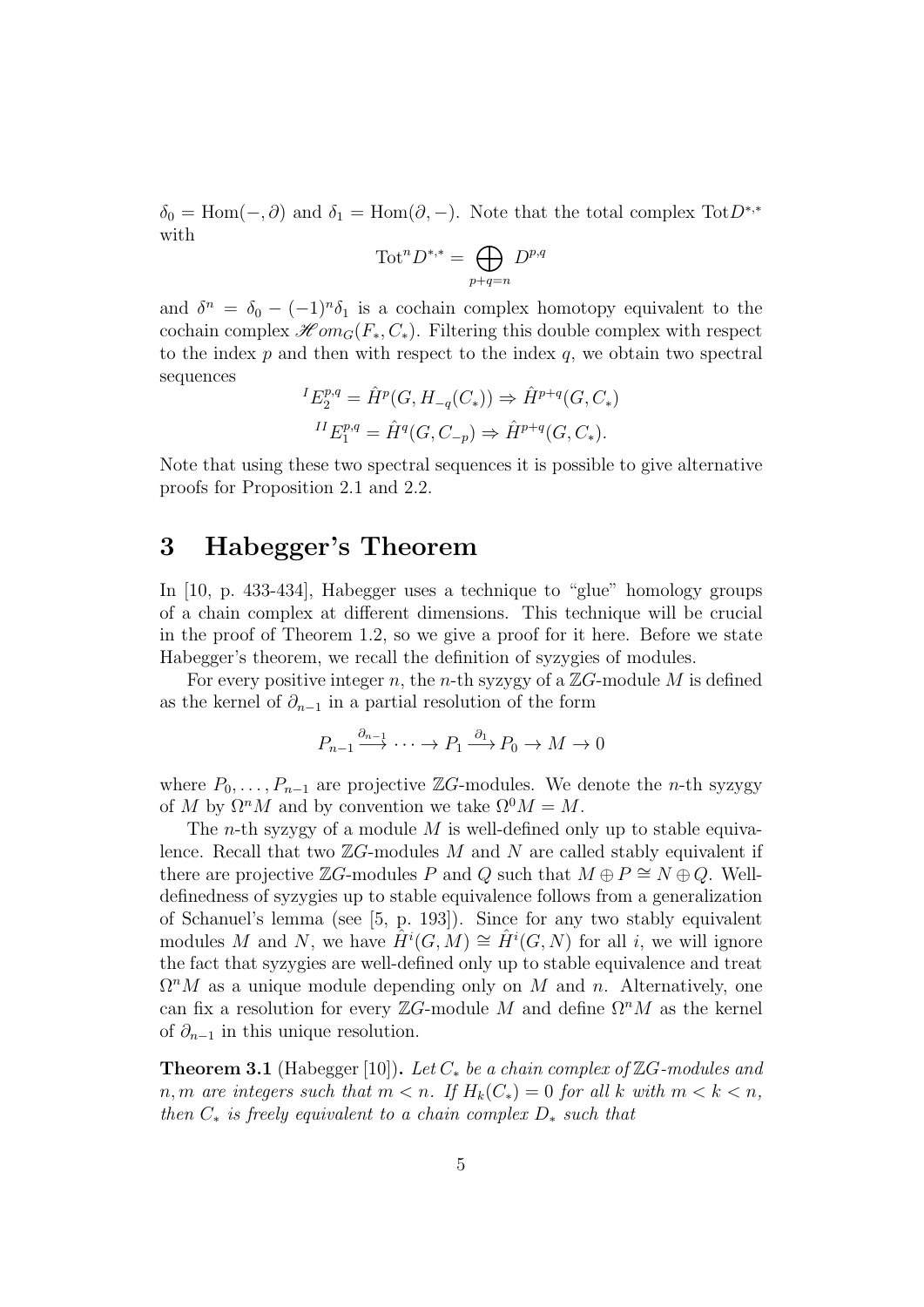(i)  $H_i(D_*) = H_i(C_*)$  for every  $i \neq n, m;$ (*ii*)  $H_m(D_*) = 0$ , and; (iii) there is an exact sequence of  $\mathbb{Z}G$ -modules

$$
0 \to H_n(C_*) \to H_n(D_*) \to \Omega^{n-m} H_m(C_*) \to 0.
$$

*Proof.* Let  $F_{n-1} \to \cdots \to F_m \to H_m(C_*) \to 0$  be an exact sequence where  $F_i$ 's are free  $\mathbb{Z}G$ -modules. Consider the following diagram

$$
\cdots \longrightarrow 0 \longrightarrow F_{n-1} \longrightarrow \cdots \longrightarrow F_m \longrightarrow H_m(C_*) \longrightarrow 0 \longrightarrow \cdots
$$
  

$$
\cdots \longrightarrow C_n \longrightarrow C_{n-1} \longrightarrow \cdots \longrightarrow Z_m \longrightarrow H_m(C_*) \longrightarrow 0 \longrightarrow \cdots
$$

where  $Z_m$  denotes the group of m-cycles in  $C_*$ . Since all  $F_i$ 's are projective and the bottom row has no homology below dimension  $n$ , the identity map extends to a chain map between rows. Notice that this chain map gives a chain map  $f_* : F_* \to C_*$  as follows

$$
\cdots \longrightarrow 0 \longrightarrow F_{n-1} \longrightarrow \cdots \longrightarrow F_m \longrightarrow 0 \longrightarrow \cdots
$$
  

$$
\downarrow f_{n-1} \downarrow f_m \downarrow \qquad \qquad f_m \downarrow \qquad \qquad \downarrow
$$
  

$$
\cdots \longrightarrow C_n \longrightarrow C_{n-1} \longrightarrow \cdots \longrightarrow C_m \longrightarrow C_{m-1} \longrightarrow \cdots.
$$

where the maps  $f_i: F_i \to C_i$  for  $i > m$  are the same as the maps in the first diagram above. The map  $f_m : F_m \to C_m$  is defined as the composition

$$
F_m \xrightarrow{f'_m} Z_m \hookrightarrow C_m
$$

where  $f'_m : F_m \to Z_m$  is the map defined as the lifting of the identity map in the first diagram.

Now, let  $D_*$  be the mapping cone of  $f_*$ . We have the following short exact sequence of the form

$$
0 \to C_* \to D_* \to \Sigma F_* \to 0,
$$

so  $C_*$  is freely equivalent to  $D_*$ . The corresponding long exact sequence of homology groups is

$$
\cdots \longrightarrow H_i(F_*) \stackrel{f_*}{\longrightarrow} H_i(C_*) \longrightarrow H_i(D_*) \longrightarrow H_{i-1}(F_*) \longrightarrow \cdots
$$

Assume first that  $n > m + 1$ . Then  $F_*$  has at least two terms and its homology is nonzero only at two dimensions  $n-1$  and m. So,  $H_i(C_*) \cong$  $H_i(D_*)$  for all i such that  $i \neq m, m + 1, n - 1, n$ . At dimension m, the map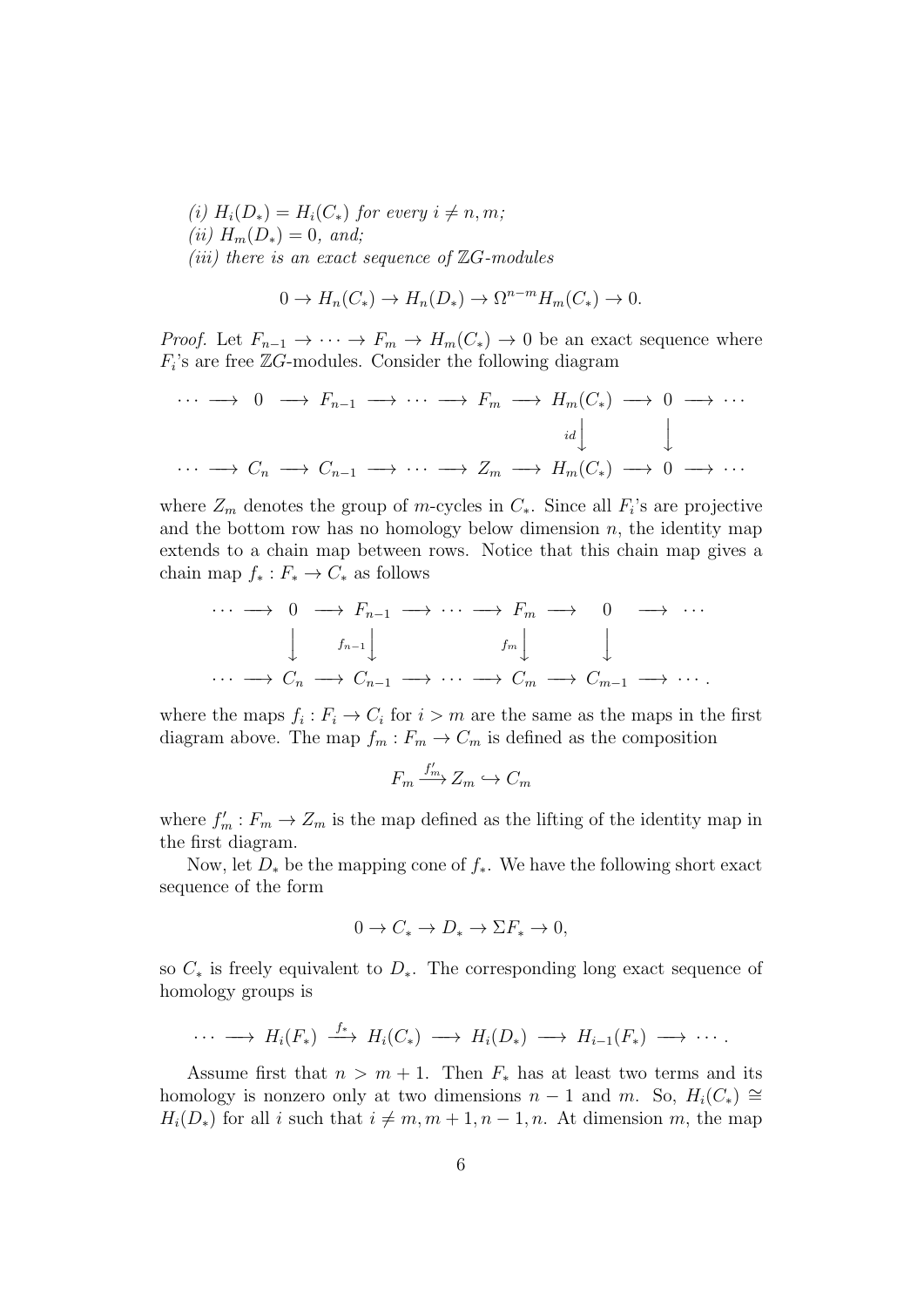$f_*: H_m(F_*) \to H_m(C_*)$  is an isomorphism, so we get  $H_m(D_*) = H_{m+1}(D_*) =$ 0. At dimension  $n - 1$ , we have  $H_{n-1}(C_*) = 0$ , so we get  $H_{n-1}(D_*) = 0$ . We also have a short exact sequence of the form

$$
0 \longrightarrow H_n(C_*) \longrightarrow H_n(D_*) \longrightarrow H_{n-1}(F_*) \longrightarrow 0.
$$

Since  $H_{n-1}(F_*) \cong \Omega^{n-m}(H_m(C_*))$ , this gives the desired result.

If  $n = m + 1$ , then  $F_*$  has a single term  $F_m$ , so we have a sequence of the form

$$
0 \longrightarrow H_n(C_*) \longrightarrow H_n(D_*) \longrightarrow F_m \stackrel{f_*}{\longrightarrow} H_m(C_*) \longrightarrow H_m(D_*) \longrightarrow 0.
$$

Since  $f_*$  is surjective by construction, we conclude that  $H_m(D_*) = 0$  and there is a short exact sequence of the form

$$
0 \longrightarrow H_n(C_*) \longrightarrow H_n(D_*) \longrightarrow \Omega^1(H_m(C_*)) \longrightarrow 0
$$

as desired.

## 4 Exponents of Tate Cohomology Groups

To prove the main theorem, we need some results about the exponents of Tate cohomology groups. We first recall some definitions. The exponent of a finite abelian group A is defined as the smallest positive integer  $n$  such that  $na = 0$  for all  $a \in A$ . We denote the exponent of A by  $expA$ . Note that if  $A \rightarrow B \rightarrow C$  is an exact sequence of finite abelian groups, then  $expB$  divides  $expA \cdot expC$ . In this situation we sometimes write  $expB/expA$  divides  $expC$ to refer to the same fact even though  $expB/expA$  may not be an integer in general.

The first result we prove is a proposition on the exponent of Tate cohomology group with coefficients in a filtered module. First let us explain the terminology that we will be using throughout the paper. Let  $M$  be a  $\mathbb{Z}G$ -module and  $A_1, A_2, \ldots, A_n$  be a sequence of  $\mathbb{Z}G$ -modules. If M has a filtration  $0 = M_0 \subseteq M_1 \subseteq \cdots \subseteq M_n = M$  such that  $M_j/M_{j-1} \cong A_j$  for all j, then we say M has a filtration with sections  $A_1 - A_2 - \cdots - A_n$ .

**Proposition 4.1.** Let  $M$  be a  $\mathbb{Z}G$ -module which has a filtration with sections  $A_1 - A_2 - \cdots - A_n$ . Then,  $exp \hat{H}^i(G, M)$  divides  $\prod_{j=1}^n exp \hat{H}^i(G, A_j)$ .

*Proof.* Let  $0 = M_0 \subseteq M_1 \subseteq \cdots \subseteq M_n = M$  be the filtration of M with the sections as above. Then for every j, we have an exact sequence of  $\mathbb{Z}G$ modules

$$
0 \to M_{j-1} \to M_j \to A_j \to 0,
$$

 $\Box$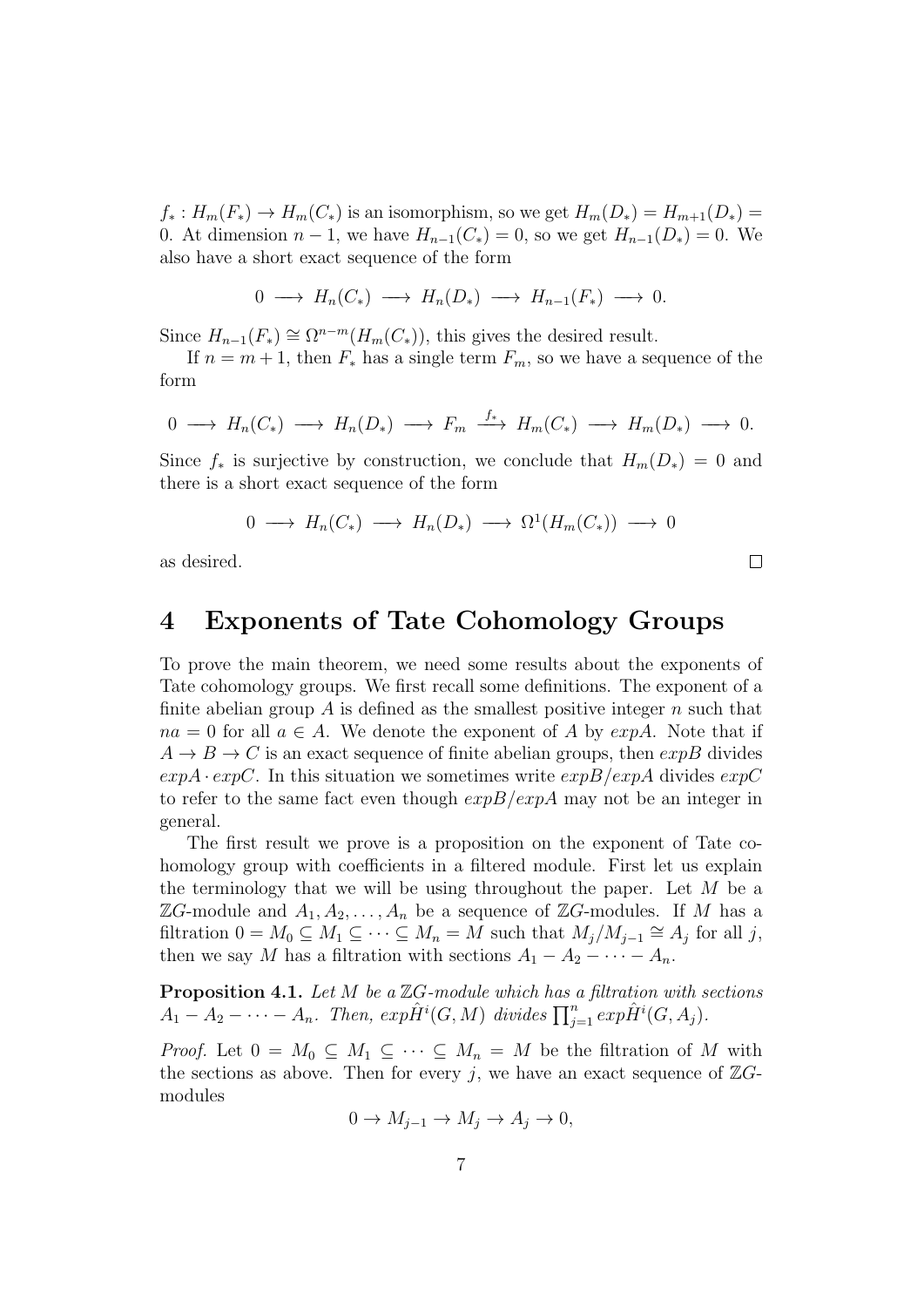which gives a long exact Tate cohomology sequence of the following form

$$
\cdots \to \hat{H}^i(G, M_{j-1}) \to \hat{H}^i(G, M_j) \to \hat{H}^i(G, A_j) \to \cdots.
$$

From this we observe that  $exp \hat{H}^i(G, M_j)/exp \hat{H}^i(G, M_{j-1})$  divides the exponent of  $\hat{H}^i(G, A_j)$ . Multiplying these relations through all  $j = 1, \ldots, n$ , we get  $exp \hat{H}^i(G, M)$  divides  $\prod_{j=1}^n exp \hat{H}^i(G, A_j)$ .  $\Box$ 

In [4], Browder proves a theorem which gives an upper bound on the order of a finite group  $G$  in terms of the exponents of cohomology groups with coefficients in homology groups of a CW-complex on which  $G$  acts freely. Since we use this theorem in the proof of our main theorem, we state it below and give a proof for it. The proof we give here is slightly different than the original proof. It uses Theorem 3.1 and Proposition 4.1.

**Theorem 4.2** (Browder [4]). Let  $C_*$  be a nonnegative, free, connected chain complex of dimension n. Then |G| divides  $\prod_{j=1}^n exp H^{j+1}(G, H_j(C_*)).$ 

*Proof.* Let us take  $C_*^{(0)} = C_*$  and for  $j = 1$  to n, define  $C_*^{(j)}$  to be the chain complex obtained by  $C_*^{(j-1)}$  by applying the method in Theorem 3.1 for the dimensions  $n-j$  and n. Since  $C_*$  is a finite dimensional chain complex of free  $\mathbb{Z}G$ -modules, by Proposition 2.2,  $\hat{H}^i(G, C_*) = 0$  for all *i*. Hence by Corollary 2.3 and Theorem 3.1, we have  $\hat{H}^{i}(G, C_{*}^{(j)}) = 0$  for all i, j. Notice that  $C_{*}^{(n)}$  is a chain complex with homology concentrated at  $n$ . Let us denote the homology of  $C_*^{(n)}$  at n by M. Hence, by Proposition 2.1, we have  $\hat{H}^i(G,M) = 0$  for all i. By Theorem 3.1,  $M$  has a filtration

$$
0 \subseteq H_n(C_*^{(0)}) \subseteq \cdots \subseteq H_n(C_*^{(n-1)}) \subseteq H_n(C_*^{(n)}) = M
$$

with sections  $H_n(C_*) - \Omega^1 H_{n-1}(C_*) - \cdots - \Omega^{n-1} H_1(C_*) - \Omega^n H_0(C_*)$ . If we let  $M' := H_n(C_*^{(n-1)})$ , then M' has a filtration with sections  $H_n(C_*)$  –  $\Omega^1 H_{n-1}(C_*) - \cdots - \Omega^{n-1} H_1(C_*)$  and there is a short exact sequence of the form

$$
0 \to M' \longrightarrow M \stackrel{\pi}{\longrightarrow} \Omega^n H_0(C_*) \to 0.
$$

Note that  $H_0(C_*) \cong \mathbb{Z}$ , so we obtain an exact sequence of the form

$$
\cdots \to \hat{H}^n(G,M) \xrightarrow{\pi_*} \hat{H}^n(G,\Omega^n \mathbb{Z}) \to \hat{H}^{n+1}(G,M') \to \hat{H}^{n+1}(G,M) \to \cdots.
$$

Since  $\hat{H}^i(G,M) = 0$  for all i, we obtain  $\hat{H}^{n+1}(G,M') \cong \hat{H}^n(G,\Omega^n \mathbb{Z}) \cong$  $\hat{H}^0(G,\mathbb{Z}) \cong \mathbb{Z}/|G|$ . Hence by Proposition 4.1, we get  $|G| = exp\hat{H}^{n+1}(G,M')$ divides the product

$$
\prod_{j=1}^{n} \exp \hat{H}^{n+1}(G, \Omega^{n-j}H_j(C_*)).
$$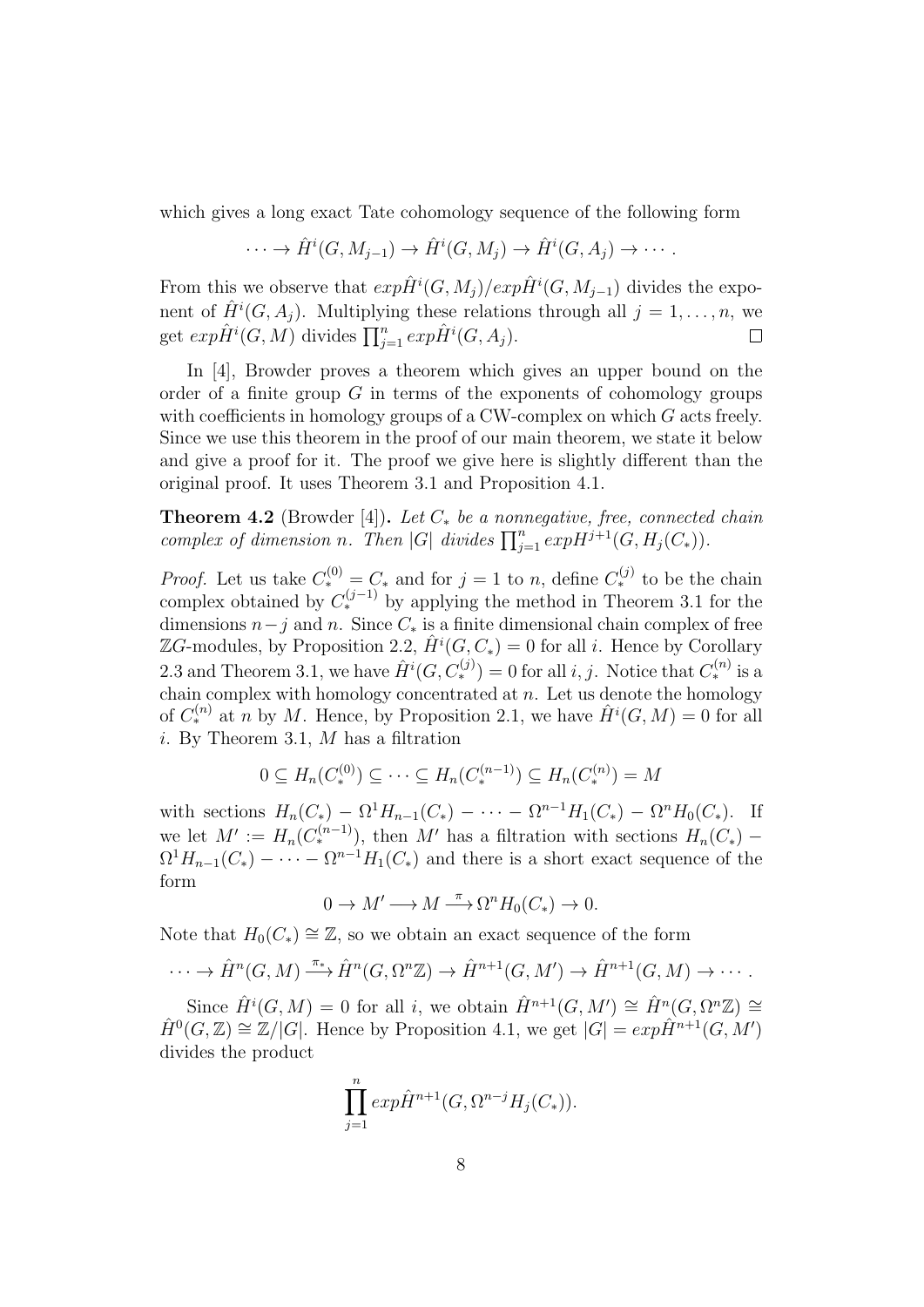Since  $\hat{H}^{n+1}(G, \Omega^{n-j}H_j(C_*)) \cong H^{j+1}(G, H_j(C_*)),$  this gives the desired result.  $\Box$ 

As a corollary of Theorem 4.2, Browder gives a proof for a theorem of G. Carlsson [7] which says that if  $G = (\mathbb{Z}/p)^r$  acts freely on a finite dimensional CW-complex  $X \simeq (S^n)^k$  with trivial action on homology, then  $r \leq k$ . The main observation is that when  $G = (\mathbb{Z}/p)^r$  and M is a trivial  $\mathbb{Z}G$ -module, the exponent of  $H^i(G, M)$  divides p for all  $i \geq 1$ . This follows easily by induction on r using properties of the transfer map in group cohomology. So, from the relation given in Theorem 4.2, one obtains that if  $G$  acts freely on a finite dimensional CW-complex  $X \simeq (S^n)^k$  with trivial action on homology, then  $|G| = p^r$  divides  $p^k$ , which gives  $r \leq k$ .

Note that the assumption that  $G$  acts trivially on the homology of  $X$  is crucial in the above argument since for an arbitrary  $\mathbb{Z}G$ -module, the exponent of  $H^i(G, M)$  can be as large as the order of |G|. In fact, if we take  $M = \Omega^i(\mathbb{Z})$ for some positive integer i, then we have  $H^i(G,M) \cong \mathbb{Z}/|G|$ , so the exponent of  $H^i(G, M)$  is equal to |G| in this case. Taking the direct sum of all such modules over all i, one can obtain a  $\mathbb{Z}G$ -module M such that the exponent of  $H^i(G,M)$  is equal to |G| for every  $i \geq 0$ . The following theorem says that when M is finitely generated this situation cannot happen and that the exponent of  $H^i(G, M)$  eventually becomes small at high dimensions.

**Theorem 4.3** (Pakianathan [12]). Let  $G = (\mathbb{Z}/p)^r$  and M be a finitely generated  $\mathbb{Z}G$ -module. Then, there is an integer N such that the exponent of  $H^i(G, M)$  divides p for all  $i \geq N$ .

*Proof.* By Theorem 7.4.1 in [9, p. 87],  $H^*(G, M)$  is a finitely generated module over the ring  $H^*(G, \mathbb{Z})$ . Let  $m_1, ..., m_k$  be homogeneous elements generating  $H^*(G, M)$  as an  $H^*(G, \mathbb{Z})$ -module and let  $N = 1 + \max_j {\text{deg } m_j}$ . If  $x \in H^i(G, M)$  such that  $i \geq N$ , then we can write  $x = \sum_{j=1}^k \alpha_j m_j$  for some homogeneous elements  $\alpha_j$  in  $H^*(G,\mathbb{Z})$  with  $\deg \alpha_j \geq 1$  for all j. Since  $exp H^{i}(G, \mathbb{Z})$  divides p for all  $i \geq 1$ , we have  $p\alpha_j = 0$  for all j. Hence we obtain  $px = \sum_{j=1}^{k} p\alpha_j m_j = 0$  as desired.  $\Box$ 

# 5 Proof of the Main Theorem

Let  $G = (\mathbb{Z}/p)^r$  and k, l be positive integers. We will show that there is an integer  $N$  such that if  $G$  acts freely and cellularly on a CW-complex  $X$ homotopy equivalent to  $S^{n_1} \times \cdots \times S^{n_k}$  where  $|n_i - n_j| \leq l$  and  $n_i \geq N$  for all  $i, j$ , then  $r \leq k$ .

Suppose that  $G$  acts freely and cellularly on some CW-complex  $X$  homotopy equivalent to  $S^{n_1} \times \cdots \times S^{n_k}$  where  $|n_i - n_j| \leq l$  for all  $i, j$ . Let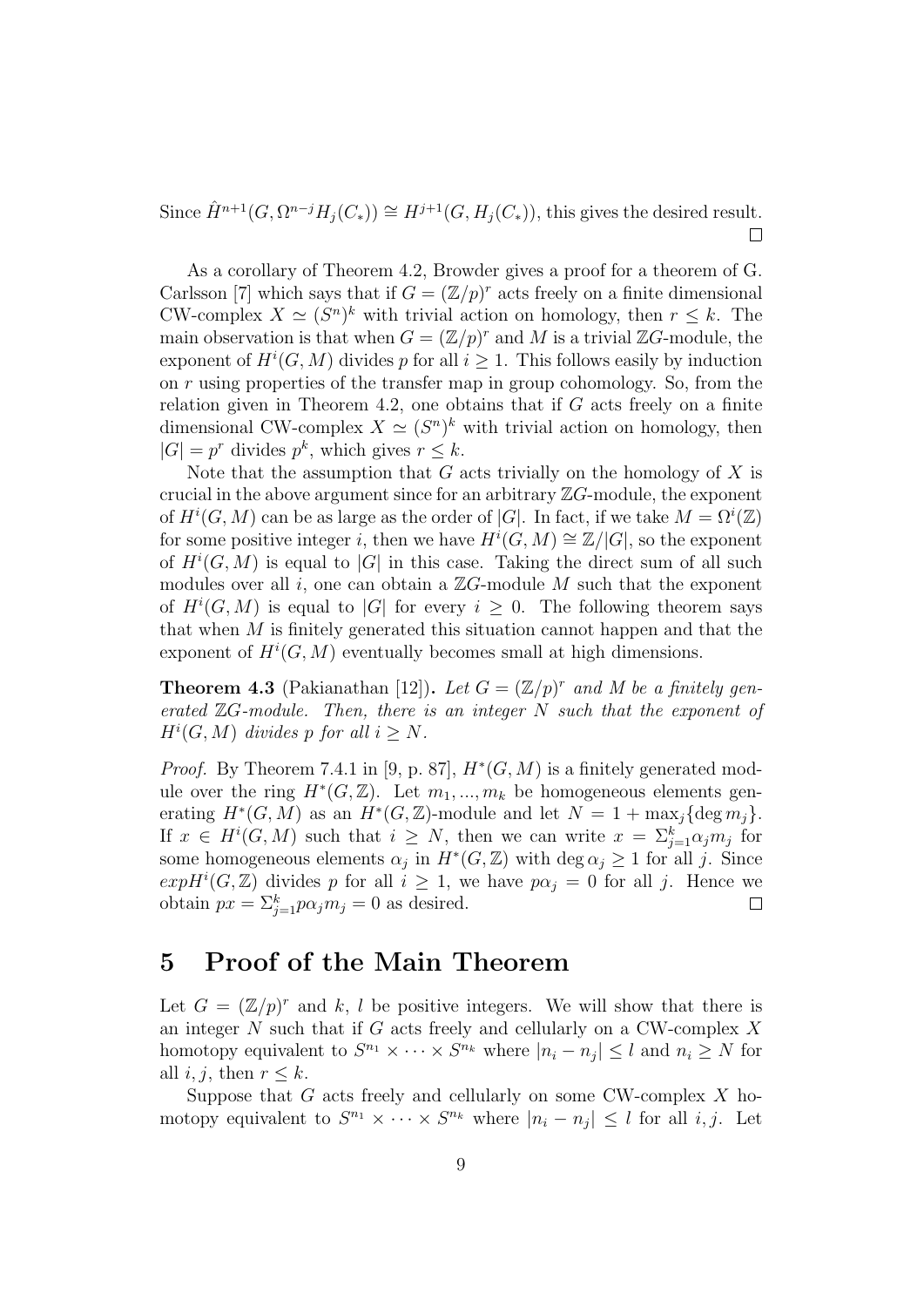$n = \max\{n_i : i = 1, \ldots, k\}$  and let  $a_i = n - n_i$  for all i. Consider the cellular chain complex  $C_*(X)$  of the CW-complex X. The complex  $C_*(X)$  is a nonnegative, connected, and finite-dimensional chain complex of free  $\mathbb{Z}G$ modules and has nonzero homology only at the following dimensions other than dimension zero:

(1)  
\n
$$
n - a_1, n - a_2, \dots, n - a_k
$$
\n(2)  
\n
$$
2n - a_1 - a_2, 2n - a_1 - a_3, \dots, 2n - a_{k-1} - a_k
$$
\n
$$
\vdots
$$
\n(3)  
\n
$$
jn - (a_1 + \dots + a_j), \dots, jn - (a_{k-j+1} + \dots + a_k)
$$
\n
$$
\vdots
$$
\n(k)  
\n
$$
kn - (a_1 + a_2 + \dots + a_k).
$$

If  $n > lk$ , then we have  $n > a_1 + \cdots + a_k$  which implies that for all j, the dimensions listed on the  $j$ -th row are strictly larger than the dimensions listed on the  $(j-1)$ -st row. Since this fact is crucial for our argument, we will assume that the integer N in the statement of the theorem satisfies  $N > lk$ to guarantee that this condition holds.

Now we can apply Habegger's argument given in Theorem 3.1 to glue all the homology groups at the dimensions listed on the  $j$ -th row above to the homology at dimension jn for all  $j = 1, \ldots, k$ . The resulting complex  $D_*$ is a connected, finite-dimensional chain complex of free  $\mathbb{Z}G$ -modules which has homology only at dimensions  $0, n, 2n, \ldots, kn$ . Let  $M_j := H_{jn}(D_*)$  for all  $j = 1, \ldots, k$ . Note that by construction  $M_j$  is a finitely generated  $\mathbb{Z}G$ module for all j since syzygies of finitely generated  $\mathbb{Z}G$ -modules are finitely generated when  $G$  is a finite group.

Now we can apply Theorem 4.3 to find an integer  $N_j$  for each j such that if  $i \geq N_j$ , then  $exp H^i(G, M_j)$  divides p. Suppose that for a fixed  $G = (\mathbb{Z}/p)^r$ , k, and l, there are only finitely many possibilities for  $\mathbb{Z}G$ -modules  $M_j$ 's up to stable equivalence. Then by taking the maximum of  $N_j$ 's over all possible  $M_j$ 's, we can find an integer  $N_j^{\max}$  for each j such that if  $i \ge N_j^{\max}$ , then  $expH<sup>i</sup>(G, M<sub>j</sub>)$  divides p for all possible  $M<sub>j</sub>$ 's that may occur. Then we can take  $N = \max_j N_j^{\max}$  and complete the proof in the following way. By Theorem 4.2, we have  $|G| = p^r$  divides

$$
\prod_{j=1}^{k} H^{jn+1}(G, H_{jn}(D_*)) = \prod_{j=1}^{k} H^{jn+1}(G, M_j).
$$

So, if  $n \geq N$ , then  $p^r$  divides  $p^k$  which gives  $r \leq k$  as desired.

Hence to complete the proof, it only remains to show that for fixed  $G =$  $(\mathbb{Z}/p)^r$ , k, and l, there are only finitely many possibilities for  $\mathbb{Z}G$ -modules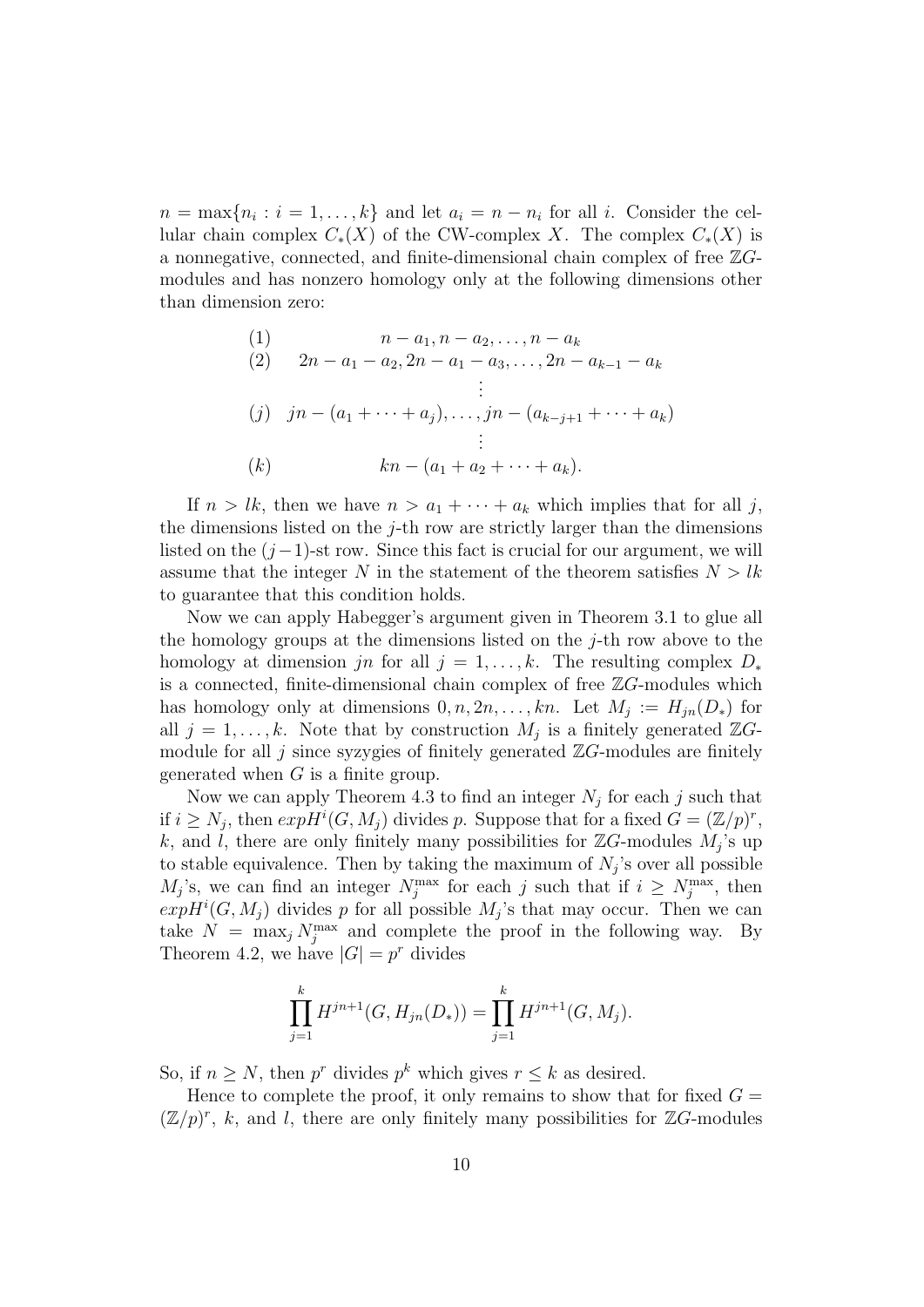$M_j$ 's up to stable equivalence. To show this, first note that for a fixed l, there are finitely many k-tuples  $(a_1, ..., a_k)$  with the property that  $0 \le a_i \le l$ for all i. So we can assume that we have a fixed k-tuple  $(a_1, \ldots, a_k)$ . Let us also fix an integer  $j$  and show there are only finitely many possibilities for  $M_i = H_{in}(D_*)$ .

Let  $s_1 < \cdots < s_m$  be a sequence of integers such that  $\{jn-s_1, \ldots, jn-s_m\}$ is the set of all distinct dimensions on the  $j$ -th row of the above diagram. Note that the complex  $D_*$  is constructed with the repeated usage of Theorem 3.1, so the module  $M_j = H_{jn}(D_*)$  has a filtration

$$
0 = K_0 \subseteq K_1 \subseteq \cdots \subseteq K_m = M_j
$$

such that  $K_i/K_{i-1} \cong \Omega^{s_i}(A_i)$  where  $A_i = H_{jn-s_i}(X)$ . For all i, the module  $A_i$ is a Z-free ZG-module with Z-rank less than or equal to  $\binom{k}{i}$  $_j^k$ ), so by Jordan-Zassenhaus theorem (see Corollary (79.12) in [8, p. 563]), there are only finitely many possibilities for  $A_i$ 's up to isomorphism.

We will inductively show that there exist only finitely many possibilities for  $K_i$ 's up to stable equivalence. For  $i = 1$ , we have  $K_1 = \Omega^{s_1}(A_1)$  so this follows from the fact that there are only finitely many possibilities for  $A_1$  and that syzygies are well-defined up to stable equivalence. For  $i > 1$ , consider the following short exact sequence:

$$
0 \longrightarrow K_{i-1} \longrightarrow K_i \longrightarrow \Omega^{s_i} A_i \longrightarrow 0.
$$

By induction we know that there are only a finite number of possibilities for  $K_{i-1}$ 's up to stable equivalence. By a similar argument as above, the same is true for  $\Omega^{s_i}(A_i)$ . The extensions like the ones above are classified by the ext-group  $\text{Ext}^1_{\mathbb{Z}G}(\Omega^{s_i}(A_i), K_{i-1})$  and since both modules are  $\mathbb{Z}$ -free, these ext-groups are well-defined up to stable equivalence. So, it remains to show that

$$
Ext^1_{\mathbb{Z}G}(\Omega^{s_i}(A_i), K_{i-1}) = Ext^{s_i+1}_{\mathbb{Z}G}(A_i, K_{i-1})
$$

is a finite group. Note that since both  $A_i$  and  $K_{i-1}$  are finitely generated,  $\text{Ext}_{\mathbb{Z}G}^{s_i+1}(A_i, K_{i-1})$  is a finitely generated abelian group. Moreover, since  $A_i$  is Z-free, it has an exponent divisible by |G|. So,  $\text{Ext}_{\mathbb{Z}_G}^{s_i+1}(A_i, K_{i-1})$  is a finite group. This completes the proof of Theorem 1.2.

We conclude this section with a generalization of Theorem 1.2 to non-free actions. The exact statement is as follows.

**Theorem 5.1.** Let  $G = (\mathbb{Z}/p)^r$  and k, l be positive integers. Then there exists an integer N (depending on k, l and the group  $G$ ) such that if G acts cellularly on a finite dimensional CW-complex X homotopy equivalent to  $S^{n_1} \times \cdots \times S^{n_k}$  where  $n_i \geq N$  and  $|n_i - n_j| \leq l$  for all i, j, then  $r - s \leq k$ where s is the largest integer such that  $|G_x| = p^s$  for some  $x \in X$ .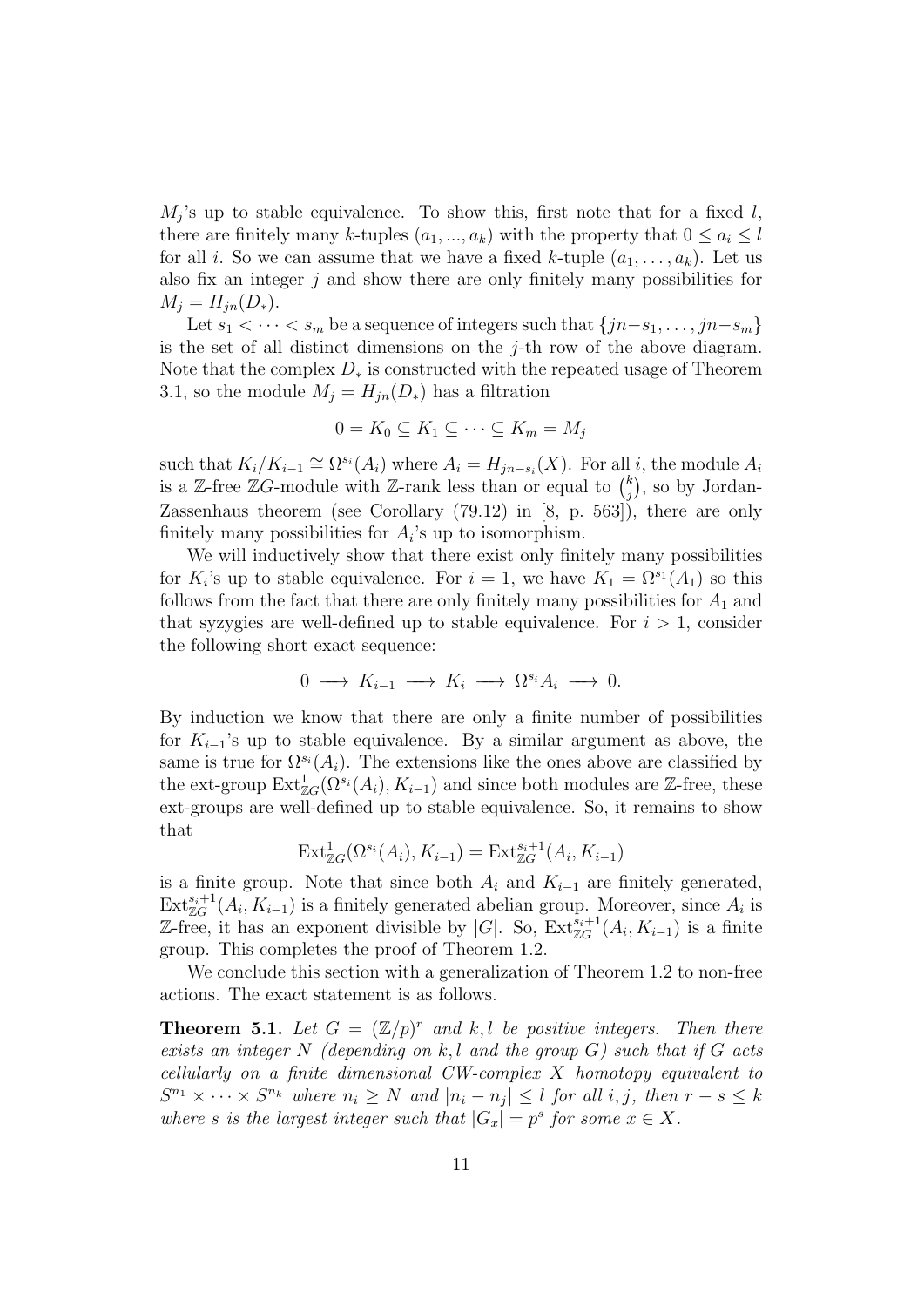*Proof.* Let  $C_* := C_*(X)$  denote the cellular chain complex of X and let  $\varepsilon: C_* \to \mathbb{Z}$  be the map induced by the constant map  $X \to pt$ . The arguments in the proof of Theorem 1.2 can be repeated to prove that there is an integer N such that if  $n_i \geq N$  and  $|n_i - n_j| \leq l$  for all  $i, j$ , then

$$
p^k \hat{H}^0(G, \mathbb{Z}) \subseteq \text{im}\{\varepsilon_* : \hat{H}^0(G, C_*) \to \hat{H}^0(G, \mathbb{Z})\}.
$$

This can be seen by a spectral sequence argument or by the filtration argument given in the proof of Theorem 4.2. To see it using the filtration argument, observe that the map  $\epsilon_*$  can be written as a composition

$$
\epsilon_* : \hat{H}^0(G, C_*) \cong \hat{H}^0(G, C_*^{(n)}) \cong H^n(G, M) \xrightarrow{\pi_*} \hat{H}^n(G, \Omega^n \mathbb{Z}) \cong \hat{H}^0(G, \mathbb{Z})
$$

where the module M and the map  $\pi_*$  are as given in the proof of Theorem 4.2. Repeating the arguments in the proof of Theorem 1.2, we can show that there is an integer N such that if  $n_i \geq N$  and  $|n_i - n_j| \leq l$  for all  $i, j$ , then  $exp \hat{H}^{n+1}(G, M')$  divides  $p^k$  where M' is as in the proof of Theorem 4.2. Using the long exact sequence given in the proof of Theorem 4.2, we can conclude that the inclusion above holds.

The inclusion given above implies that  $|G| = p^r$  divides  $p^k \cdot exp\hat{H}^0(G, C_*)$ . Hence the proof will be complete if we can show that  $exp \hat{H}^0(G, C_*)$  divides  $p<sup>s</sup>$  where s is the largest integer such that  $|G_x| = p<sup>s</sup>$  for some  $x \in X$ . However this is already known to be true as proven by A. Adem [1, Theorem 3.1 and 3.2]. So the proof is complete.  $\Box$ 

Acknowledgements: We thank Jonathan Pakianathan and Alejandro Adem for many helpful conversations on the paper and the referee for a careful reading of the paper and for his/her corrections and helpful comments.

#### References

- [1] A. Adem, Torsion in equivariant cohomology, Comment. Math. Helvetici 64 (1989), 401–411.
- [2] A. Adem and W. Browder, *The free rank of symmetry on*  $(S^n)^k$ , Invent. Math. 92 (1988), 431–440.
- [3] D. J. Benson and J. F. Carlson, Complexity and multiple complexes, Math. Zeit. 195 (1987), 221–238.
- [4] W. Browder, Cohomology and group actions, Invent. Math. 71 (1983), 599–607.